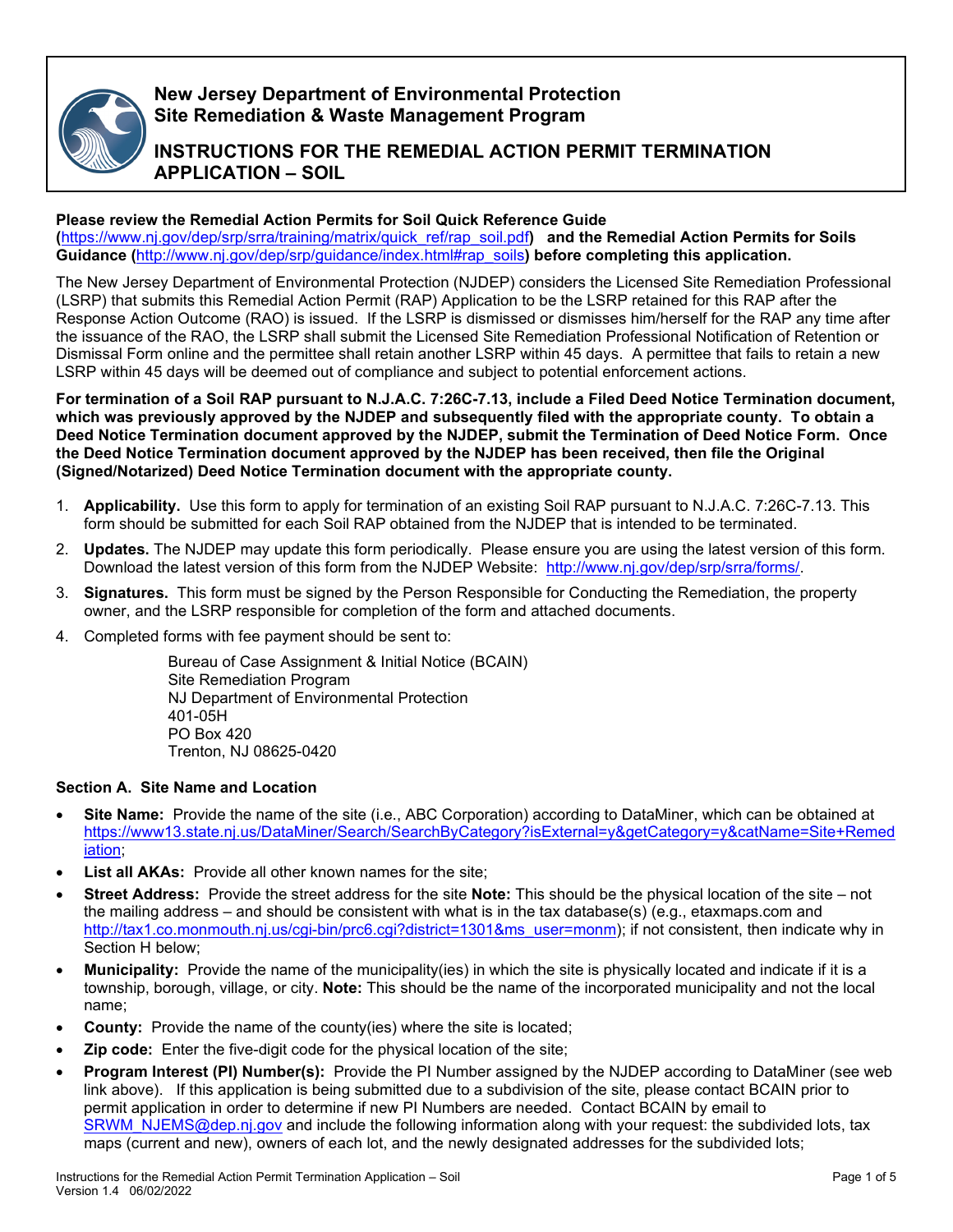- **Case Tracking Number(s):** Provide all NJDEP generated site identification numbers (Hotline incident numbers, UST Notice of Intent to Close numbers, ISRA numbers, etc.). Include the most recent Soil RAP Number obtained;
- **Municipal Block(s) and Lot(s):** Provide the municipal block(s) and lot(s) numbers for the site/property (not just the municipal block(s) and lot(s) numbers of the Deed Notice); this should be consistent with what is in the tax database(s) (e.g., etaxmaps.com and [http://tax1.co.monmouth.nj.us/cgi-bin/prc6.cgi?district=1301&ms\\_user=monm\)](http://tax1.co.monmouth.nj.us/cgi-bin/prc6.cgi?district=1301&ms_user=monm); if not consistent, then provide additional documentation;
- **Federal Case:** Indicate if the site is a federal case. If "Yes", indicate the case type; check all that apply. Please note that the following Federal Facility case types are ineligible to proceed without the NJDEP's pre-approval: US Department of Energy sites, US Department of Defense sites, Comprehensive Environmental Response, Compensation, and Liability Act (CERCLA) sites (commonly known as NPL/Superfund sites), and Resource Conservation and Recovery Act (RCRA) Government Priority Remedial Action (GPRA) Sites listed at [http://www.epa.gov/epawaste/hazard/correctiveaction/pdfs/2020scc.pdf.](http://www.epa.gov/epawaste/hazard/correctiveaction/pdfs/2020scc.pdf) Additional information regarding the Site Remediation Reform Act (SRRA) implementation process for RCRA, CERCLA and Federal Facility Sites can be found at: [http://www.nj.gov/dep/srp/srra/training/matrix/quick\\_ref/rcra\\_cercla\\_fed\\_facility\\_sites.pdf.](http://www.nj.gov/dep/srp/srra/training/matrix/quick_ref/rcra_cercla_fed_facility_sites.pdf)

If you have any questions, please contact the Bureau of Case Management at 609-633-1455.

## **Section B. Soil Remedial Action Permit Termination Application**

**Note:** This Soil RAP Termination Application will not be processed until all RAP annual fees, including any past due fees, have been paid in full, and all previously required RAP Applications (Modifications and/or Transfer/Change of Property Ownership) have been submitted. Please see the Compliance Notice: Post-NFA cases requiring remedial action permits which can be found at: [https://www.nj.gov/dep/srp/enforcement/post\\_nfa\\_compliance\\_notice.pdf.](https://www.nj.gov/dep/srp/enforcement/post_nfa_compliance_notice.pdf)

1. Indicate the reason for the Soil RAP Termination Application by checking one of the following selections:

## • **Site Remediated to applicable Soil Remediation Standards**

## • **Subdivision of an existing Soil RAP**

If this Soil RAP Termination Application is due to a subdivision of a restricted area already under a Soil RAP, indicate if the new Initial Soil RAP Applications have also been submitted for the sub-divided parcels.

2. You must include the appropriate application fee that is indicated on the form and can also be found in the Fee Guidance Document [\(https://www.nj.gov/dep/srp/guidance/fees/\)](https://www.nj.gov/dep/srp/guidance/fees/). Note that the document must be postmarked by June 30 of each fiscal year to apply that year's fee. Documents submitted on or after July 1 of each fiscal year will be required to apply that year's fee. Checks shall be made payable to "Treasurer State of New Jersey." Include your PI Number and Soil RAP Number on your check.

## **Section C. Person Responsible for Conducting the Remediation – Co-Permittee.**

Complete this section for the Person Responsible for Conducting the Remediation (PRCR). A person's name must be submitted as the contact person, not a title. **All contact information provided in this section should be for the PRCR, not the agent/person with power of attorney to complete/sign this application on behalf of the PRCR. "Care of" (C/O) is not acceptable unless it is for a special circumstance (e.g., condo association, person requiring special assistance); if this is the case, then explain why in Section K below and provide additional documentation as necessary.** If there is more than one person, complete the Addendum A for the additional person(s).

Check the box if this entity is the "Primary Contact for Permit Compliance" (i.e., will be performing cap inspections, submitting Soil Remedial Action Protectiveness/Biennial Certification Forms, submitting Soil RAP Applications). This box should not be checked off in both Section D and Section E.

## **Section D. Current Owner of the Site – Co-Permittee.**

Complete this section for the current owner of the site; this should be consistent with what is in the tax database(s) (e.g., etaxmaps.com and [http://tax1.co.monmouth.nj.us/cgi-bin/prc6.cgi?district=1301&ms\\_user=monm\)](http://tax1.co.monmouth.nj.us/cgi-bin/prc6.cgi?district=1301&ms_user=monm); if not consistent, then indicate why in Section H below. A person's name must be submitted as the contact person, not a title. **All contact information provided in this section should be for the current owner, not the agent/person with power of attorney to sign this application on behalf of the current owner. "Care of" (C/O) is not acceptable unless it is for a special circumstance (e.g., condo association, person requiring special assistance); if this is the case, then explain why in Section K below and provide additional documentation as necessary.** If there is more than one person, complete the Addendum B for the additional person(s).

Check the box if this entity is the "Primary Contact for Permit Compliance" (i.e., will be performing cap inspections, submitting Soil Remedial Action Protectiveness/Biennial Certification Forms, submitting Soil RAP Applications). This box should not be checked off in both Section D and Section E.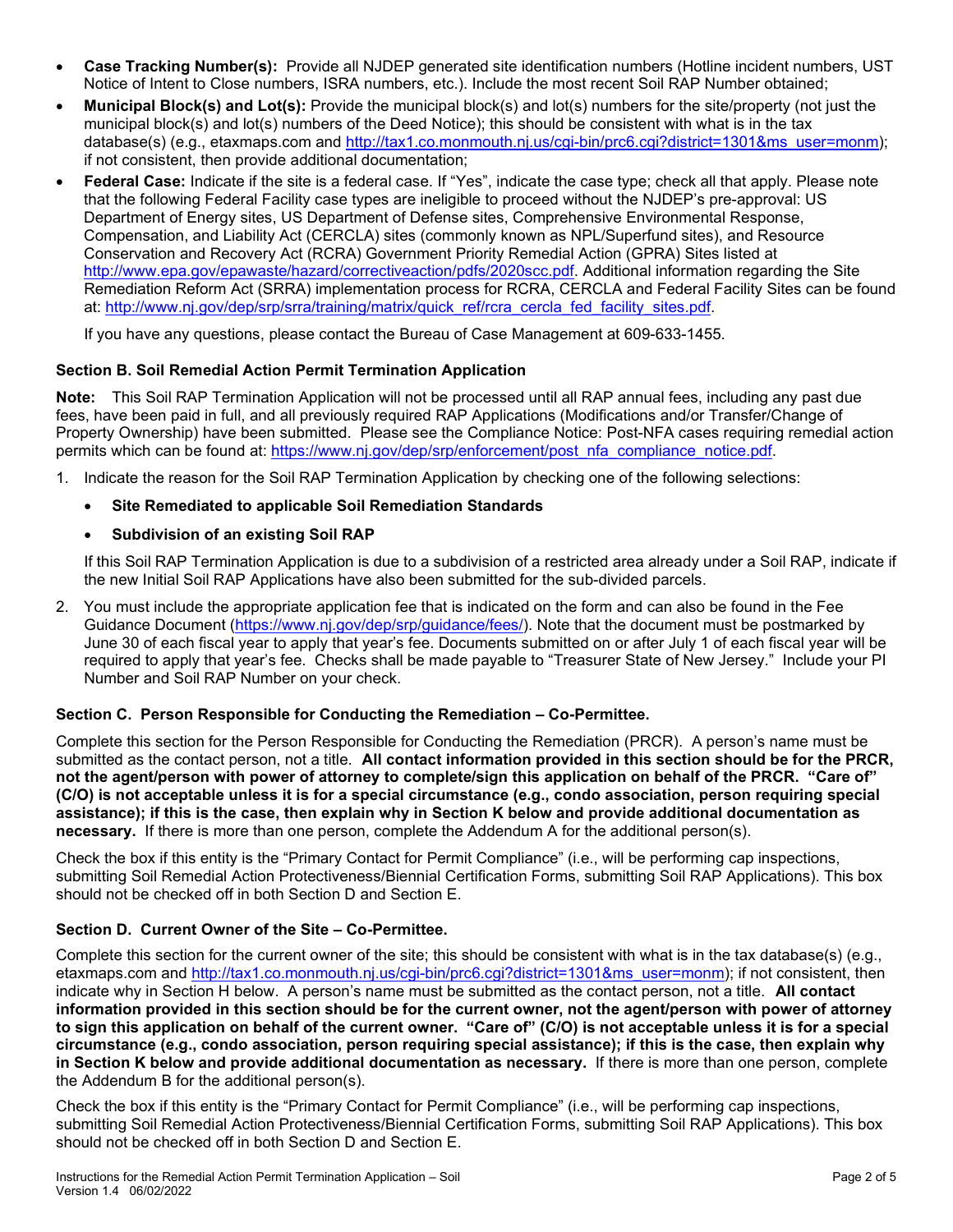#### **Section E. Attached Documents**

Attach the following documents with the Soil RAP Termination Application:

**Note:** All electronic copies should be provided in Adobe PDF file format on a compact disc (CD).

- Hard copy and electronic copy of the completed Soil RAP Termination Application using the current form on the NJDEP Website [\(http://www.nj.gov/dep/srp/srra/forms/\)](http://www.nj.gov/dep/srp/srra/forms/).
- Hard copy *and* electronic copy of the cover letter explaining the reason(s) for the Soil RAP Termination Application.
- Electronic copy of the NJDEP approved Filed Deed Notice Termination document. The copy should be the document that was filed with the recording officer responsible for recording deeds for each county in which the property is located.

#### **Section F. Deed Notice Information**

- 1. Provide the filing date that is stamped on the Deed Notice Termination document by the county recording officer.
- 2. Provide the name of the county or counties where the Deed Notice Termination document was filed.
- 3. Provide the book and page numbers (first page to last page) stamped on the Deed Notice Termination document by the county recording officer.
- 4. Indicate the total number of pages filed in the Deed Notice Termination document.
- 5. Provide the Instrument/Control/File Number(s) stamped on the Deed Notice Termination document by the county recording officer. Note that some counties only use an instrument number. In this case, leave the book and page numbers blank.

#### **Section G. Financial Assurance**

Indicate if Financial Assurance was posted for this Soil RAP.

#### **Section H. Other Information Provided**

List any other pertinent information to support the Soil RAP Termination Application, including any other Soil or Ground Water RAPs applied for or obtained. This section can also be used for professional judgement justification, compliance averaging, variances from rules/guidance, etc.

#### **Section I. Person Responsible for Conducting the Remediation Information and Certification**

The certification in this section shall be signed and dated by the person responsible for conducting the remediation. The certification in this section shall *not* be signed by the LSRP or law firm hired to assist the owner or operator with their compliance obligations. The certification required in this section shall be executed as follows:

- 1. For a corporation or limited liability company, by a principal executive officer of at least the level of vice president; or
- 2. For a partnership or sole proprietorship, by a general partner or the proprietor, respectively; or
- 3. For a municipality, state, Federal or other public agency, by either a principal executive officer or ranking elected official; or
- 4. By a duly authorized representative of the corporation, partnership, sole proprietorship, municipality, state or Federal or other public agency, as applicable. A person is deemed to be a duly authorized representative if the person is authorized in writing by an individual described in 1, 2 or 3 above and the authorization meets the following criteria:
	- i. The authorization specifies either an individual or a position having responsibility for the overall operation of the industrial establishment or activity, such as the position of plant manager, or a superintendent or person of equivalent responsibility (a duly authorized representative may thus be either a named individual or any individual occupying a named position);
	- ii. The written authorization is submitted to the NJDEP along with the certification; and
	- iii. If an authorization is no longer accurate because a different individual or position has responsibility for the overall operation of the industrial establishment or activity, a new authorization satisfying the requirements of this section shall be submitted to the NJDEP prior to or together with any reports, information, or applications to be signed by an authorized representative.
- Provide the full legal name of the person responsible for conducting the remediation;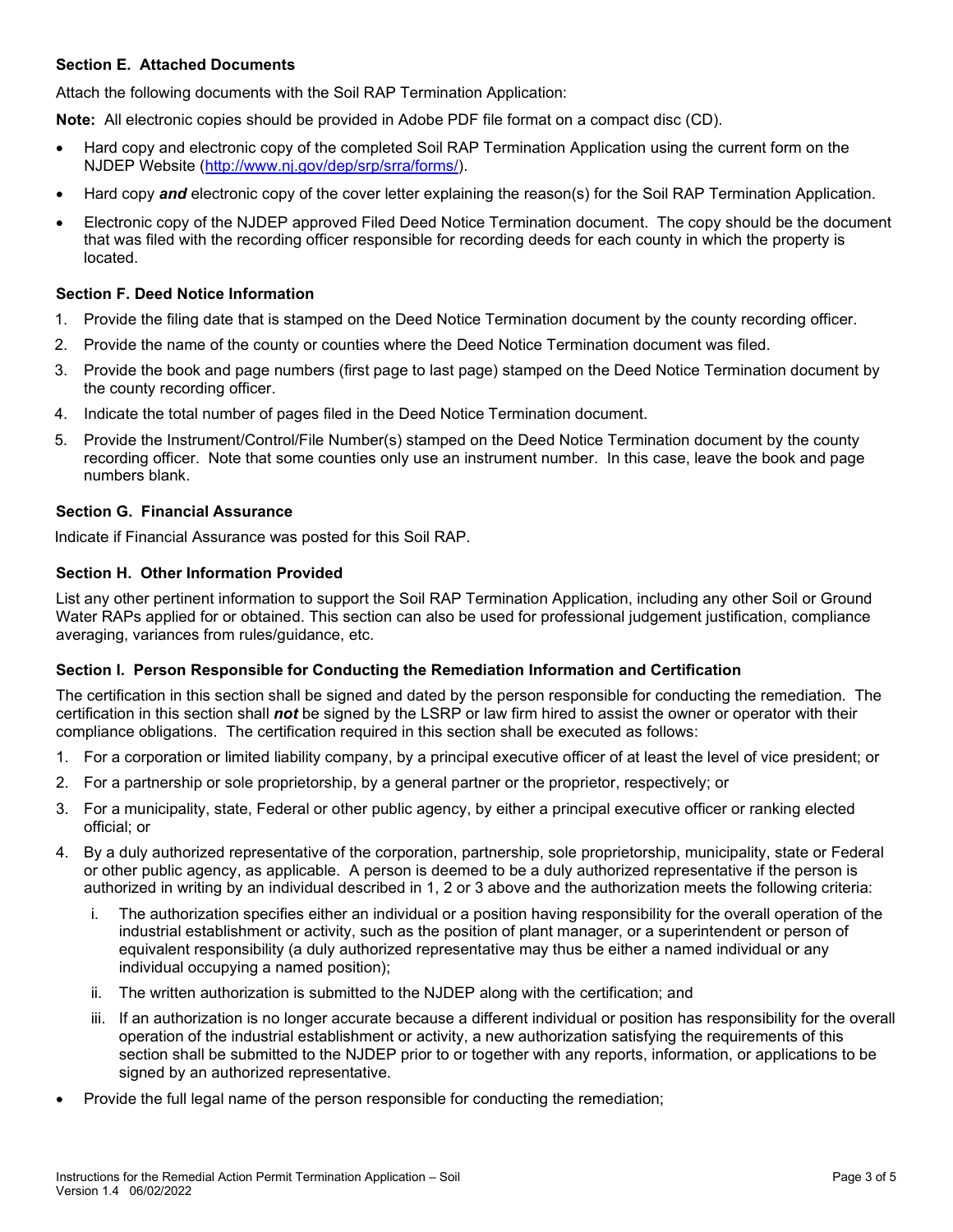- Provide the full name of the representative of the person responsible for conducting the remediation, pursuant to N.J.A.C. 7:26C-1. Enter "Same" if the representative is the same person as the person responsible for conducting the remediation;
- Provide the title of the representative of the person responsible for conducting the remediation;
- Provide the telephone number, extension number, and fax number of the representative of the person responsible for conducting the remediation;
- Provide the mailing address, including the city/town, state, and zip code of the representative of the person responsible for conducting the remediation;
- Provide the email address of the representative of the person responsible for conducting the remediation;
- The representative for the person responsible for conducting the remediation shall provide:
	- $\div$  His/her signature where indicated;
	- His/her name and title (i.e., President, CEO); and
	- $\div$  The date when the signing occurred.

**Note:** There may be circumstances where the person responsible for conducting the remediation signature cannot be obtained. In these situations, a copy of the completed permit application excluding the person responsible for conducting the remediation signature should be provided to the person responsible for conducting the remediation. To document that the person responsible for conducting the remediation was provided a copy of the permit application, a copy of the letter transmitting the permit application needs to be included with the application submitted to the NJDEP.

#### **Section J. Current Owner of the Site Information and Certification**

The certification in this section shall be signed and dated by the person who owns the property. The certification in this section shall **not** be signed by the LSRP or law firm hired to assist the owner or operator with their compliance obligations. The certification required in this section shall be executed as follows:

- 1. For a corporation or limited liability company, by a principal executive officer of at least the level of vice president; or
- 2. For a partnership or sole proprietorship, by a general partner or the proprietor, respectively; or
- 3. For a municipality, state, Federal or other public agency, by either a principal executive officer or ranking elected official; or
- 4. By a duly authorized representative of the corporation, partnership, sole proprietorship, municipality, state or Federal or other public agency, as applicable. A person is deemed to be a duly authorized representative if the person is authorized in writing by an individual described in 1, 2 or 3 above and the authorization meets the following criteria:
	- i. The authorization specifies either an individual or a position having responsibility for the overall operation of the industrial establishment or activity, such as the position of plant manager, or a superintendent or person of equivalent responsibility (a duly authorized representative may thus be either a named individual or any individual occupying a named position);
	- ii. The written authorization is submitted to the NJDEP along with the certification; and
	- iii. If an authorization is no longer accurate because a different individual or position has responsibility for the overall operation of the industrial establishment or activity, a new authorization satisfying the requirements of this section shall be submitted to the NJDEP prior to or together with any reports, information, or applications to be signed by an authorized representative.
- Provide the full legal name of the person who owns the property;
- Provide the full name of the representative of the person who owns the property, pursuant to N.J.A.C. 7:26C-1. Enter "Same" if the representative is the same person as the person who owns the property;
- Provide the title of the representative of the person who owns the property;
- Provide the telephone number, extension number, and fax number of the representative of the person who owns the property;
- Provide the mailing address, including the city/town, state, and zip code of the representative of the person who owns the property;
- Provide the email address of the representative of the person who owns the property;
- The representative for the person who owns the property shall provide: